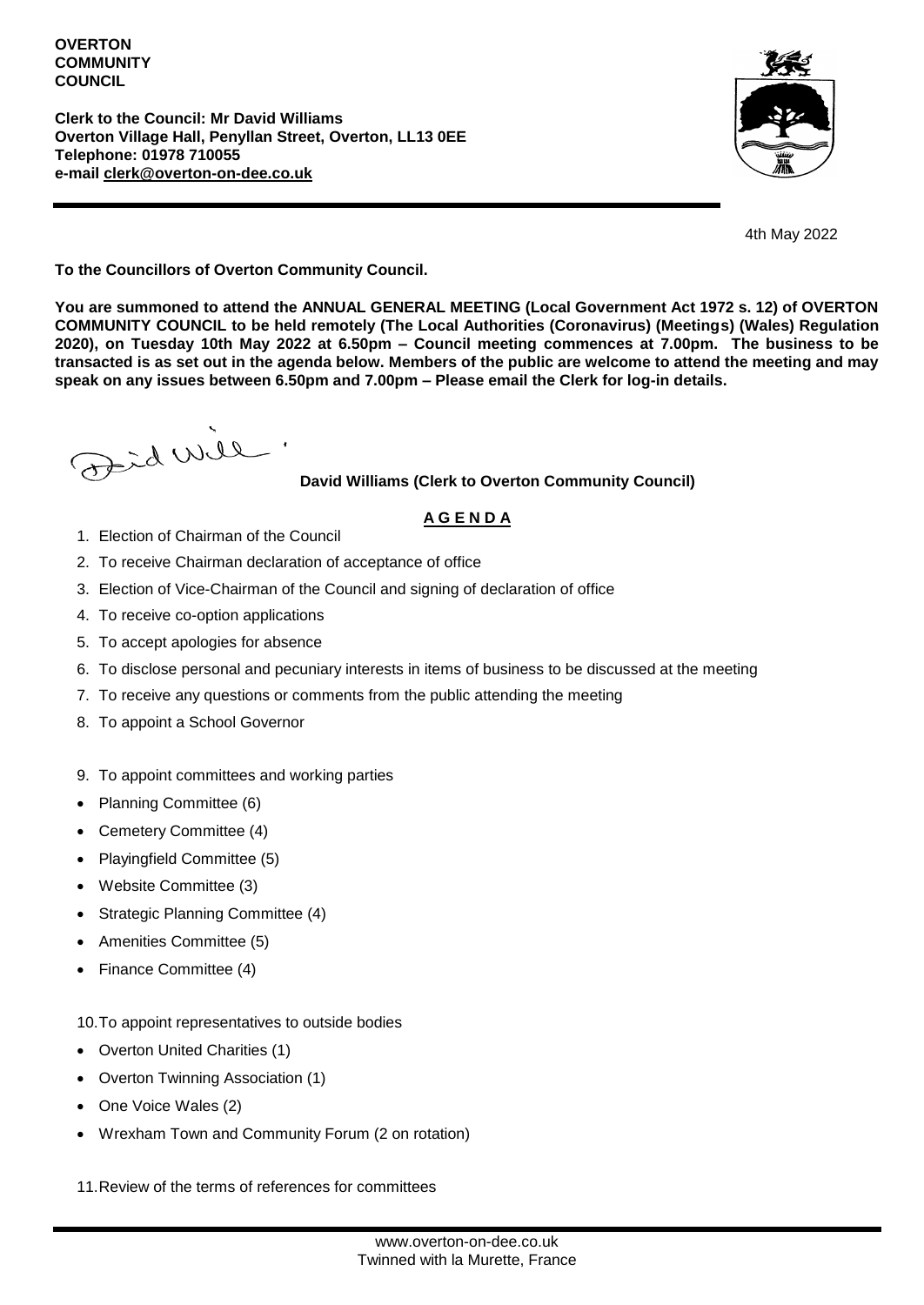- 12.Adopt previously reviewed Standing Orders
- 13.Review and Adopt Financial Regulations.
- 14.Review of inventory of land and assets including buildings and office equipment.
- 15.Review and confirmation of arrangements for insurance cover in respect of all insured risks.
- 16.Review and Adopt the Council's Complaints Procedure and Local Resolution Protocol.
- 17.Adopt Annual Investment Strategy
- 18.Adopt Reserve Policy
- 19.To consider any Police Matters <https://www.police.uk/pu/your-area/north-wales-police/overton/> Last update February 2022
- 20.To consider any County Council matters

For County Cllr to update members on:

- Member of public raised concerns with the noise levels of Clarks haulage vehicles on Bangor Road going through the village (Bangor Road) at 04:00 in the early morning (potholes add to the noise)
- *"Light on the give way sign where school lane joins Bangor Rd being out and the large street light outside 26 Bangor Rd (right on the same junction between Bangor Rd and School Lane) as being faulty. Intermittent flashing on and off, definitely more off than on and not full on disco mode" Overton Resident.*
- Dangerous road see addendum

#### Highway matters

- 21. To agree and sign minutes of the previous Full Council Meeting 12<sup>th</sup> April 2002
- 22.To agree and sign minutes from committee meetings

Finance Meeting - Monday 25<sup>th</sup> April Planning Committee – Tuesday 3rd May

23.To note actions completed from the minutes from the previous meetings

#### **For information only**

- Clerk sent a draft letter to Cllr Whitaker and searched for Memorial safety guidelines
- Clerk to arrange Village Forum Meeting
- Clerk requested signage information from Keep Wales Tidy. Cllr Ashton has volunteered to follow up

24.To receive feedback from Cllrs re: consultations and meetings attended since the last Full Council Meeting

- 25.To receive reports / issues from
- a) Finance
- To confirm reserve figure as quoted in reserve policy see addendum, reference item 18
- Internal Audit received by Morris Cook Chartered Accountants on 26<sup>th</sup> April
- Outstanding mandate from British Gas regarding the electricity supply for Street Lighting Clerk following up
- Overton Community Fund donations, set up cost code to record these. Currently there is a "*Fetes-stall fees and donations"* code
- b) Cemetery
	- Headstones Cllr Whittaker
- c) Playing fields